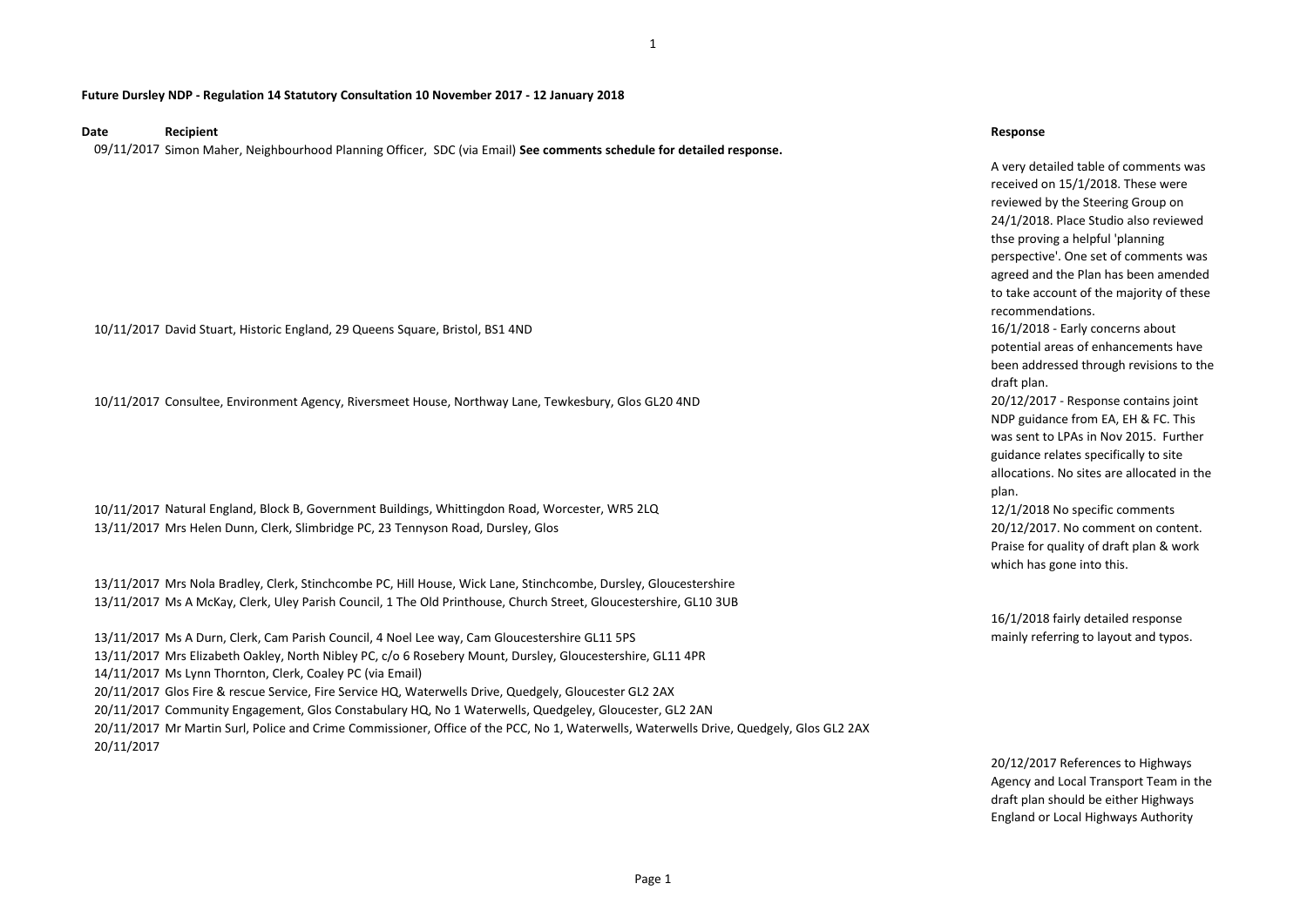# 20/11/2017 Mr R Drake, Glos CC, Shire Hall, Westgate Steet, Gloucester, GL1 2TG As above and the steet of the steet of the steet of the steet of the steet of the steet of the steet of the steet of the steet of the steet of

20/11/2017 Mr R Niblett, Glos CC, Shire Hall, Westgate Street, Gloucester, GL1 2TG 20/11/2017 Mr S Excell, Glos CC, Shire Hall, Westaget Street, Gloucester, GL1 2TG As above As above 20/11/2017 Consultee, Homes and Communities Agency, 2, Rivergate, temple Quay, Bristol, BS1 6EH As above and Communities Agency, 2, Rivergate, temple Quay, Bristol, BS1 6EH 20/11/2017 Mr N Chapman, Highways England, Temple Quay House, 2 The Square, Temple Quay, Bristol, BS1 6HA 04/12/2017 - No comment 20/11/2017 NHS England, Bath, Glos, Swindon & Wilts Area Team, 1st Floor, Bewley House, Marshfield Road, Chippenham, Wiltshire, SN15 1JW 20/11/2017 Gloucestershire PCT, Edward Jenner Court, 1010 Pioneer Avenue, Gloucestershire Business Park, Brockworth, Gloucester, GL3 4FE 20/11/2017 Dr Peter Brambleby, Director of Public Health for Gloucestershire, Shire Hall, Westgate Street, Gloucester, GL1 2TG 20/11/2017 NHS Gloucester, CCGs, Sanger House, 5220 Valiant Court, Gloucestershire Business Park, Brockworth, Glos GL3 4FE 20/11/2017 Sarah Scott, Glos Health & Wellbeing Board, Shire Hall, Westgate Street, Gloucester, GL1 2TG 20/11/2017 Sustrans, 2 Cathedral Square, College Green, Bristol, BS1 5DD 20/11/2017 Sport England, 21 Bloomsbury Street, London, WC1B 3HF 20/11/2017 SE response

20//11/2017 Deborah Waddell, CBI, 2 Caspian Point, Caspian Way, Cardiff Bay, Cardiff, CF10 4DQ 20/11/2017 Lesley Burgess, FSB Glos & West of England, Cirencester Office Park, Tetbury Road, Cirencester, Gloucestershire, GL7 6JJ 20/11/2017 Mr Peter Carr, Deputy CEO, GFirst LEP, The Growth Hub, Oxstall Campus, Oxstall Lane, Gloucester GL2 9HW 21/11/2017 Consultee, Above Net Communications UK Ltd, Brandon House, 180, Borough High Street, London, SE1 1LW 21/11/2017 Jane Evans, Three, Great Bingham, Mead Vastern road, Reading, RG1 8DJ 21/11/2017 O2 (UK) Telefonica UK Ltd, 260 Bath Road, Slough, Berkshire, SL1 4DX 21/11/2017 T Mobile UK Ltd, Hatfield Business Park, Hatfield, Hertfordshire, AL10 9BW 21/11/2017 Tiscali UK Ltd, Breckland, Linford Wood west, Milton Keynes, MK14 6LB 21/11/2017 Telewest Communications (Cotswold) Ltd, The Network Centre, Staverton Technology Park, Cheltenham, Gloucestershire, GL51 6TQ 21/11/2017 Orange Personal Communication Services, St James Court, Greta Park Road, Almondsbury, Bradley Stoke, Bristol, BS32 4QJ 21/11/2017 BT Group PLC, BT Centre, 81 Newgate Street, London, EC1A 7AJ 21/11/2017 AT & T Telecommunications, Highfield House, Headless Cross, Redditch, BS7 5EQ 21/11/2017 Alex Jackman, Corporate & Financial Affairs Dept, EE, The Point, 37, North Wharf Road, London, W2 1 AG 21/11/2017 Vodafone & O2, EMF Enquiries, Building 1330 - The Exchange, Arlington Business Park, Theale, Berkshire, RG7 4SA 21/11/2017 Ms Ruth Dence, CPRE, Community House, 15, College Green, Gloucester, Gloucestershire, GL1 2LZ 21/11/2017 Ms Alison Rood, Planning officer, Cotswo;d Conservation Board, The Old Prison, Fosseway, Cheltenham, GL54 3JH 21/11/2017 National Trust (Stroud Centre), The Ebworth Centre, Camp, Stroud, Gloucestershire, GL6 7ES 21/11/2017 RSPB, South West Regional office, Keble House, Southernhay Gardens, Exeter, devon, EX1 1NT 21/11/2017 Severn Wye Energy Agency, Unit 15, Highnam, Gloucester, GL2 8DN

Extensive comments received from Glos CC on 10 Jan 2018 covering Transport & Ecology. Comments taken on board. **See comments schedule for detailed response.** 

highlights/signposts NDP /SG to relevant planning related policy to achieve the objective of facilitating social interaction & creating healthy inclusive communities. LP and NDP policies support this objective.